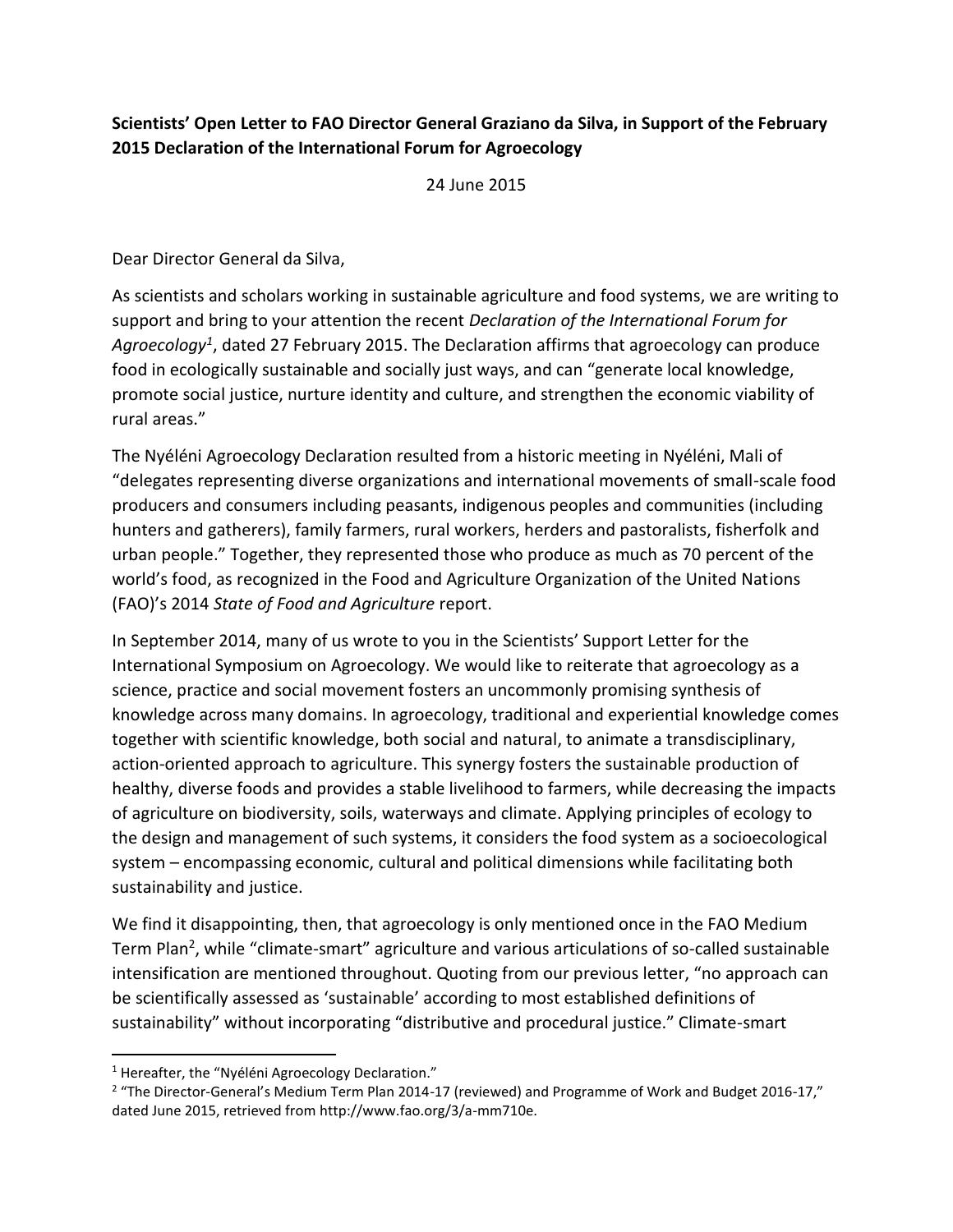agriculture and sustainable intensification lack the elements of procedural and distributive justice found in agroecology and food sovereignty, and so their ability to effectively address climate change and sustainability are scientifically questionable. We instead strongly encourage the FAO to seek to build on the Nyéléni Agroecology Declaration, in particular, to build on its incorporation of sovereignty, rights and justice as key elements of a rational approach to a sustainable and food-secure system that promotes human dignity. At least, a greater focus on agroecology within FAO's strategic planning would seem to be appropriate given the three regional agroecology meetings in Latin America and the Caribbean, Africa and Asia to be held this year under the FAO's auspices. The pertinence of agroecology in FAO's work is particularly clear today with the first Regional Agroecology Meeting to be held shortly in Brasilia.

## **THE NYÉLÉNI AGROECOLOGY DECLARATION'S COMMON PILLARS AND PRINCIPLES**

Given our support for a comprehensive socio-ecological approach to agroecology, we call on the FAO to give strong regard to the recent Nyéléni Agroecology Declaration, particularly its Common Pillars and Principles of Agroecology. In the previous letter, we encouraged the FAO member states and the international community to build on the proceedings of the FAO International Symposium on Agroecology to launch a U.N.-wide initiative on agroecology. We reiterate that call here, and propose that the Nyéléni Agroecology Declaration offers a unique opportunity to serve as one of the foundations of such an initiative. As a document drafted by a wide array of civil society constituencies, it represents the uniting potential of agroecology. It is a logical basis for continued conversations around building agroecology as a potential pillar of work within the Committee on World Food Security (CFS) and to provide guidance for the relevant FAO workstreams that will develop at national, regional and global levels in the future, following FAO's commitment to integrate the knowledge exchanged during the 2014 International Agroecology Symposium into its internal work. Further, it can contribute substantially to inform the discussions and negotiations about agriculture within the U.N. Framework Convention on Climate Change and in the post-2015 Sustainable Development Agenda.

Adding to our previous call, we believe that the FAO 2015 regional symposia on agroecology are important opportunities for progressing the agroecological agenda, but realizing those opportunities will require positive actions. We therefore call on the FAO central administration, the regional and relevant national offices, as well as member states to make sure that:

The terms of reference of all the regional symposia (objectives, methodology, scope, expected outcomes, detailed program) are, or continue to be, developed with active participation and reflect the priorities of autonomous diverse organizations and international movements of small-scale food producers and consumers, as represented through the International Planning Committee for Food Sovereignty (IPC);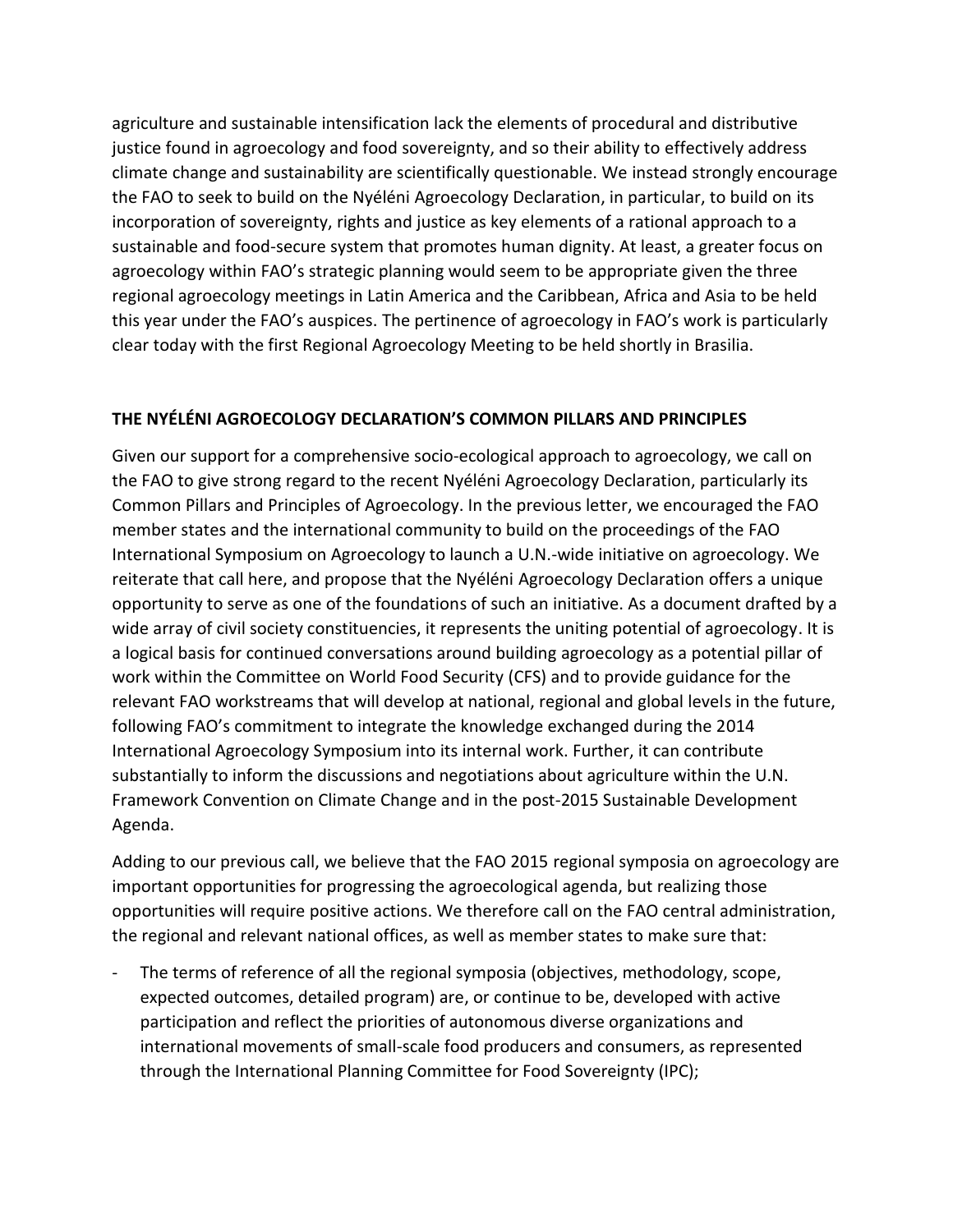The regional symposia duly take into account and build on the Nyéléni Agroecology Declaration, and that their outcomes are consistent with it. This notably implies avoiding the reduction and cooptation of agroecology as a narrow set of technologies to fine-tune and further consolidate the industrial food system through concepts such as "climate-smart agriculture" or "sustainable intensification."

Moreover, we call upon the FAO and member states to also plan the organization of two additional regional symposia on agroecology in Europe and North America before the organization of the 2016 FAO Regional Conferences.

The Regional Meetings will be exciting fora for advancing the agenda of agroecology in collaboration with scientists and farmers. We stand ready, as scholars, to aid the FAO and the world's small-scale food producers and consumers, peasants, indigenous peoples and communities, hunters and gatherers, family farmers, rural workers, herders and pastoralists, fisherfolk and urban people, providing whatever knowledge and analysis we can to advance a comprehensive agenda on agroecology in the context of world food security, with particular attention to the four pillars of the food system: social, economic, environmental and cultural. We would be happy to contribute scientific analyses from our various established research projects relevant to the principles and pillars of the Nyéléni Declaration in particular, and look forward to helping build on the "dialogue of knowledges<sup>3</sup>" that is at the heart of agroecology in order that we all may advance forward towards a sustainable, agroecological, food-secure and food-sovereign future.

## **Signed,**

M. Jahi Chappell, Ph.D. Director, Agroecology and Agriculture Policy Institute for Agriculture and Trade Policy (IATP) Minneapolis, MN, USA

*\* All institutional affiliations provided for identification purposes only and do not imply endorsement by the respective institutions.*

\*\* Please direct return correspondence to Dr. M. Jahi Chappell at [jchappell@iatp.org.](mailto:jchappell@iatp.org) Correspondence will be forwarded to the following individuals who have endorsed the letter.

ty and agroecology by Mar%C3%ADa Elena Mart%C3%ADnez-Torres and Peter M. Rosset. Journal of Peasant Studies 2014.

l <sup>3</sup> "Dialogue of knowledges" is the translation of a specific term from social movements, "dialogo de sabers," meaning a dialogue between different forms of knowledge/ways of knowing. Retrieve from https://www.academia.edu/5817512/Di%C3%A1logo\_de\_saberes\_in\_La\_V%C3%ADa\_Campesina\_food\_sovereign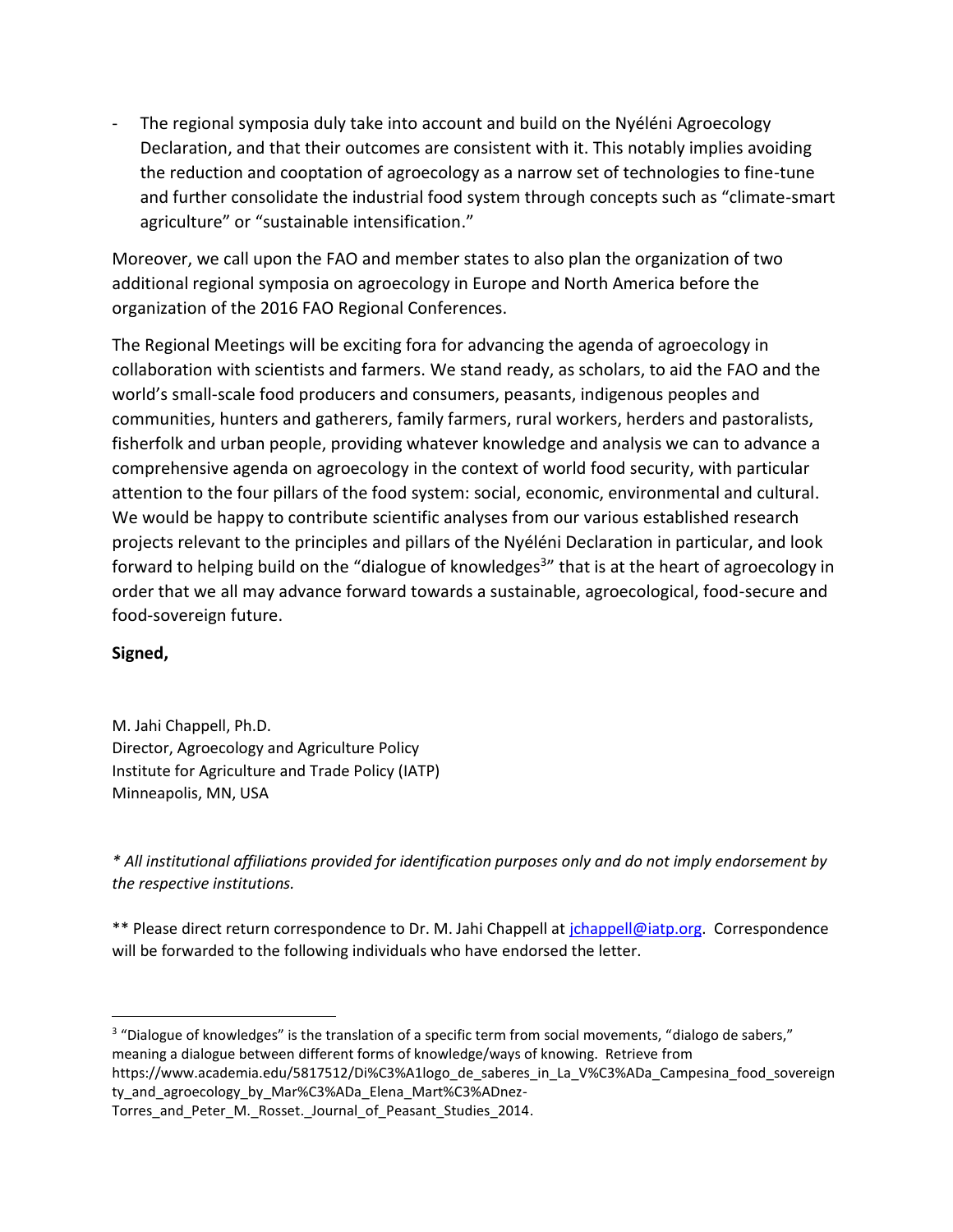## *Signing on the behalf of:*

Miguel A Altieri, PhD University of California-Berkeley Berkeley, CA, USA

Colin Anderson Postdoctoral Research Fellow Centre of Agroecology, Water and Resilience Coventry University Coventry, UK

Molly D. Anderson Professor of Food Studies Middlebury College Middlebury, VT, USA

Catherine Badgley Associate Professor University of Michigan Dept. of Ecology & Evolutionary Biology, Residential College Museum of Paleontology Ann Arbor, MI, USA

Jennifer Blesh Assistant Professor University of Michigan School of Natural Resources and Environment Ann Arbor, MI, USA

Professor Valentine Cadieux Director of Environmental Studies Hamline University St. Paul, MN, USA

Liz Carlisle, PhD, Fellow Center for Diversified Farming Systems University of California-Berkeley Berkeley, CA, USA

Dr. A. Cristina de la Vega-Leinert Geography and Geology Institute Ernst-Moritz-Arndt University Greifswald, Germany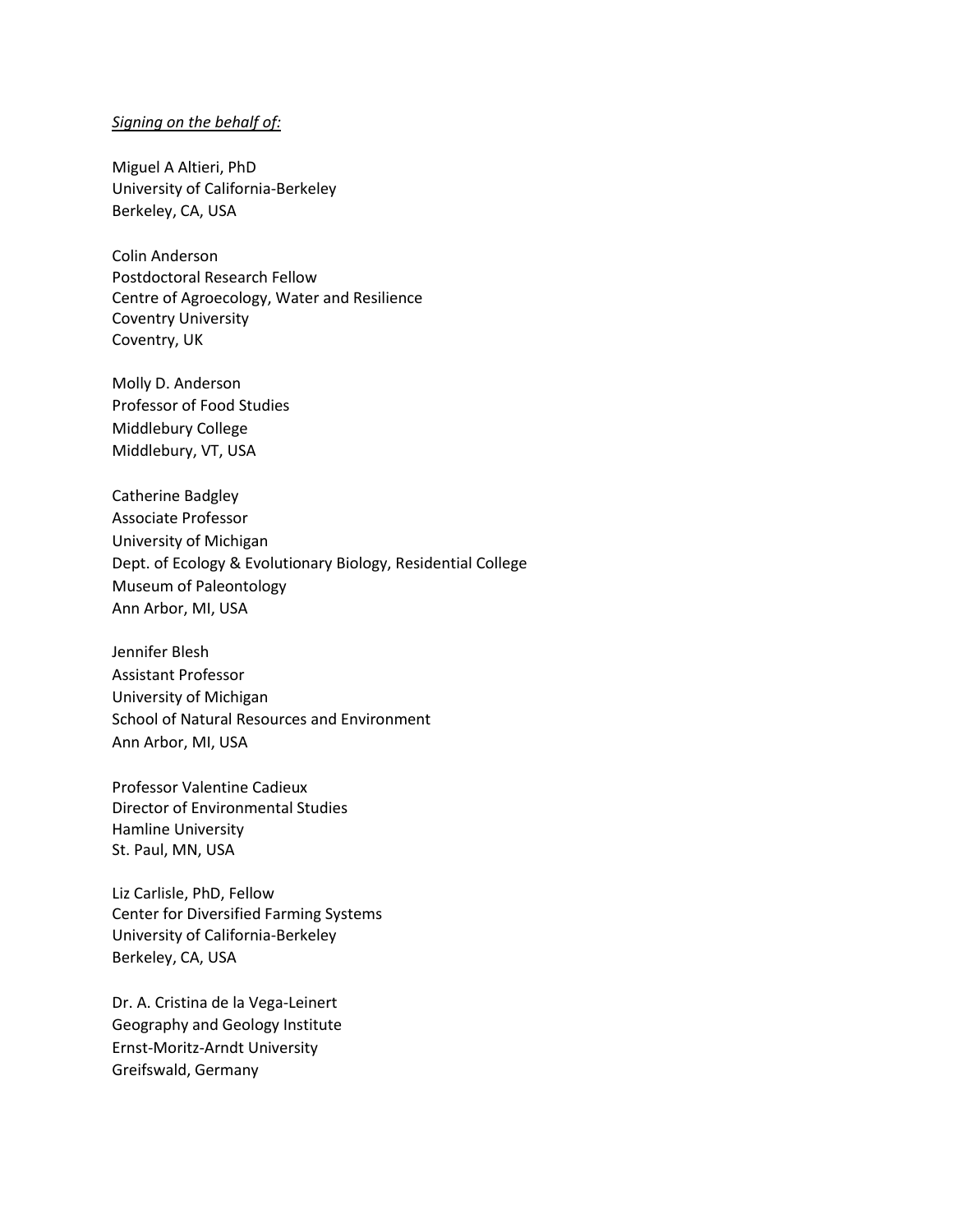Bruce G. Ferguson, PhD Coordinator, Department of Agriculture, Society, and the Environment El Colegio de la Frontera Sur San Cristóbal de Las Casas, Chiapas, México

Joern Fischer Professor Leuphana Universität Lüneburg Lüneburg, Denmark

Mike Friedman Assistant Professor of Biology American International College of Arts and Sciences of Antigua University Park, Coolidge St. John's, Antigua, W.I.

Luis García-Barrios, Phd Investigador Titular Investigador Nacional Ecosur San Cristóbal de Las Casas, Chiapas, Mexico

Stephen R. Gliessman Editor, Agroecology and Sustainable Food Systems Professor Emeritus of Agroecology University of California – Santa Cruz Santa Cruz, CA, USA

Garrett Graddy-Lovelace, PhD Assistant Professor Global Environmental Politics School of International Service, SIS 306 American University Washington, DC, USA

Doug Gurian-Sherman, Ph.D. Director of Sustainable Agriculture and Senior Scientist Center for Food Safety 660 Pennsylvania Avenue S.E. Washington, DC, USA

Alastair Iles Professor, Department of Environmental Science, Policy & Management University of California-Berkeley Berkeley, CA, USA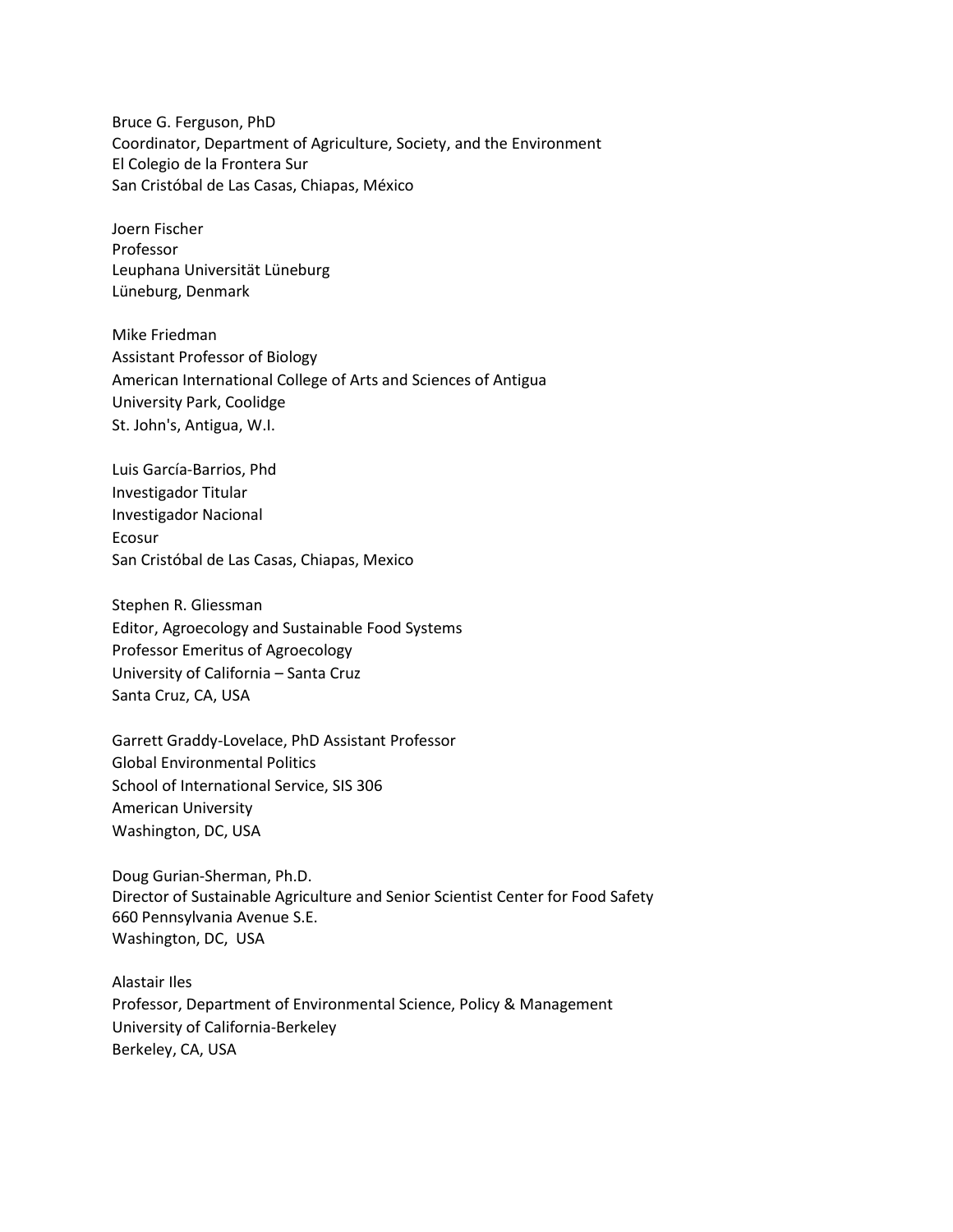S. Ryan Isakson Centre for Critical Development Studies and Department of Geography University of Toronto Toronto, Ontario, Canada

Jack Kloppenburg Professor Emeritus Department of Community and Environmental Sociology University of Wisconsin Madison, WI, USA

Jonathan Latham, PhD Executive Director The Bioscience Resource Project Ithaca, NY, USA

Claire Luby, M.S. PhD candidate University of Wisconsin-Madison Madison, WI, USA

Kathleen McAfee Associate Professor International Relations San Francisco State University San Francisco, CA, USA

Nathan McClintock, PhD Assistant Professor Toulan School of Urban Studies & Planning Portland State University Portland, OR, USA

Philip McMichael Professor and Chair Department of Development Sociology Cornell University Ithaca, NY, USA

V. Ernesto Méndez, Ph.D. Associate Professor Agroecology & Environmental Studies Agroecology and Rural Livelihoods Group (ARLG) University of Vermont Burlington, VT USA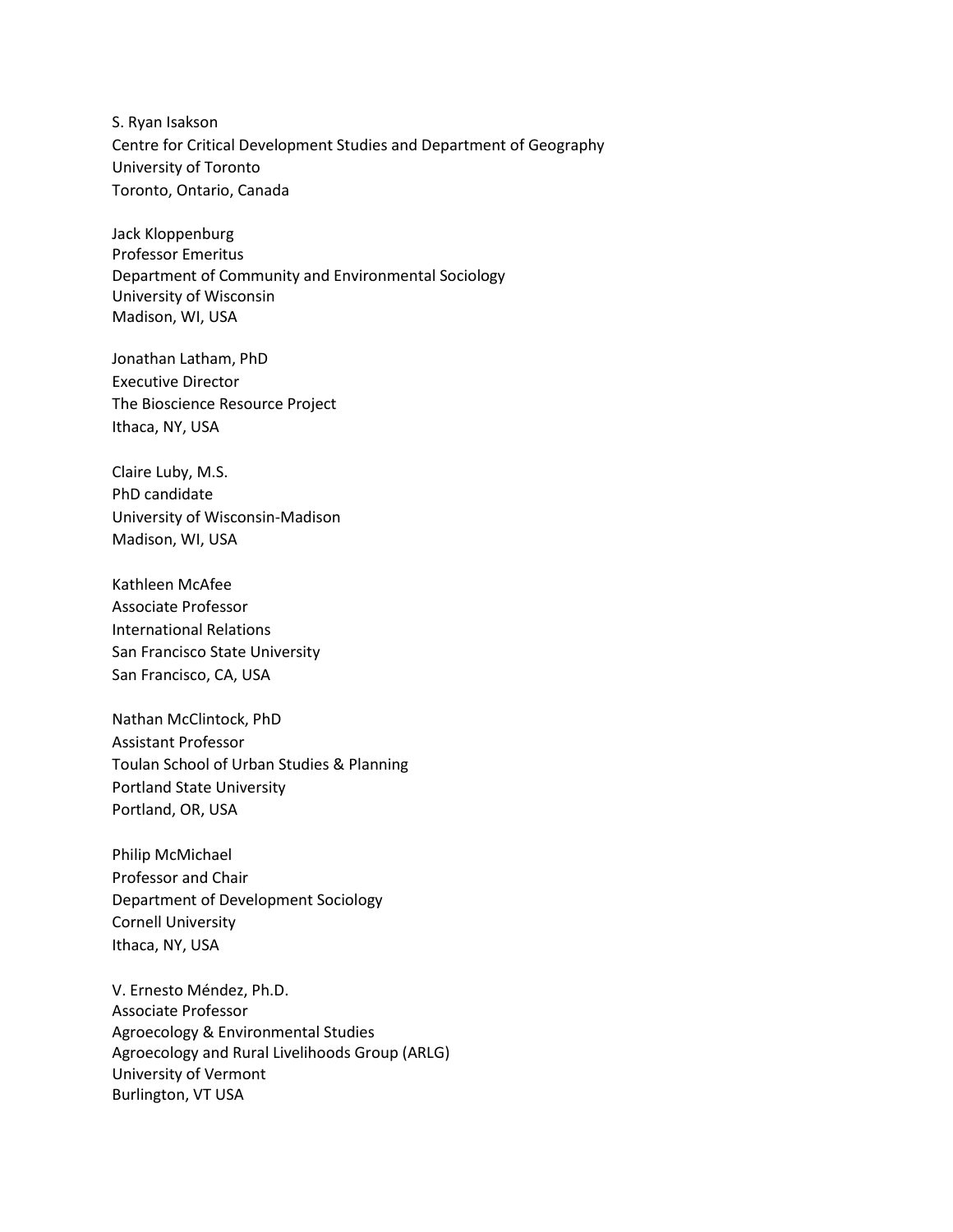Albie Miles, PhD Assistant Professor Sustainable Community Food Systems University of Hawai'i, West O'ahu Kapolei, HI USA

Maywa Montenegro, M.S. PhD Candidate Environmental Science, Policy, and Management University of California-Berkeley Berkeley, CA, USA

Raj Patel Research Professor Lyndon B. Johnson School of Public Affairs The University of Texas at Austin Austin, TX USA

Antonio Roman-Alcalá International Institute of Social Studies The Hague, Netherlands

Alicia Tenza Peral Departamento de Biología Aplicada Área de Ecología Universidad Miguel Hernández Elche, Alicante Spain

John Soluri Associate Professor Carnegie Mellon University Dietrich College of Humanities and Social Sciences Pittsburgh, PA, USA

Aileen Suzara MPH in Public Health Nutrition University of California-Berkeley Berkeley, CA, USA

Kathryn Teigen De Master Assistant Professor Agriculture, Society & the Environment Department of Environmental Science, Policy & Management University of California-Berkeley Berkeley, CA, USA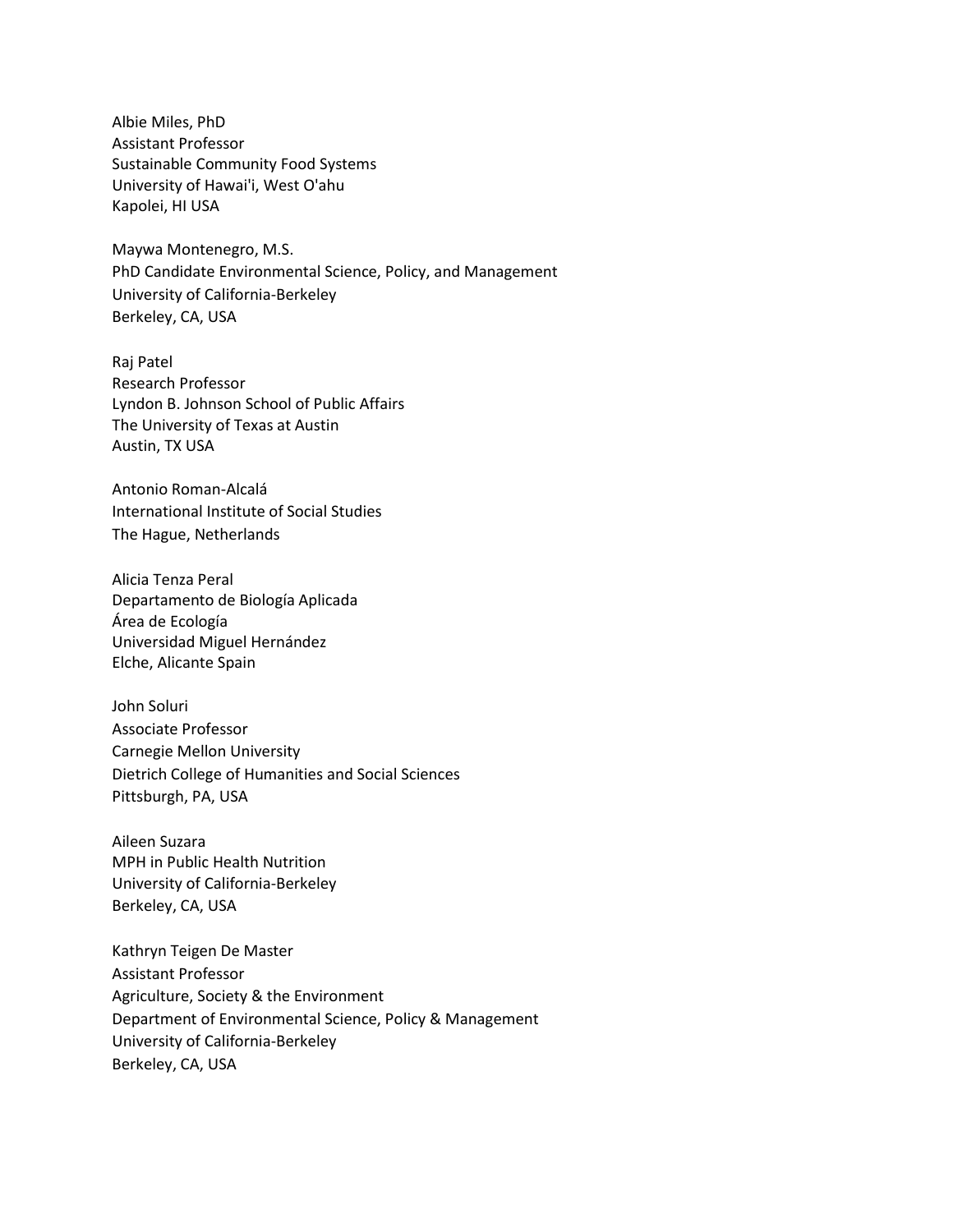Alicia Tenza Peral Departamento de Biología Aplicada Área de Ecología Universidad Miguel Hernández Elche, Alicante, Spain

Ilyas Siddique Professor of Agroecosystems Dept. of Crop Science Center of Agrarian Sciences Federal University of Santa Catarina Florianópolis, Brazil

Will Valley, PhD Instructor, Applied Biology Academic Director, Land, Food, & Community Series Faculty of Land and Food Systems University of British Columbia Vancouver, BC, Canada

John H. Vandermeer Professor, University of Michigan Dept. of Ecology & Evolutionary Biology, Residential College Museum of Paleontology Ann Arbor, MI, USA

Tom Wakeford Reader (Associate Professor) Centre for Agroecology, Water and Resilience Coventry University Coventry, UK

Robert G. Wallace, Ph.D. Visiting Scholar Institute for Global Studies University of Minnesota Minneapolis, MN, U.S.A.

Justine Williams PhD candidate Department of Anthropology University of North Carolina at Chapel Hill Chapel Hill, SC USA